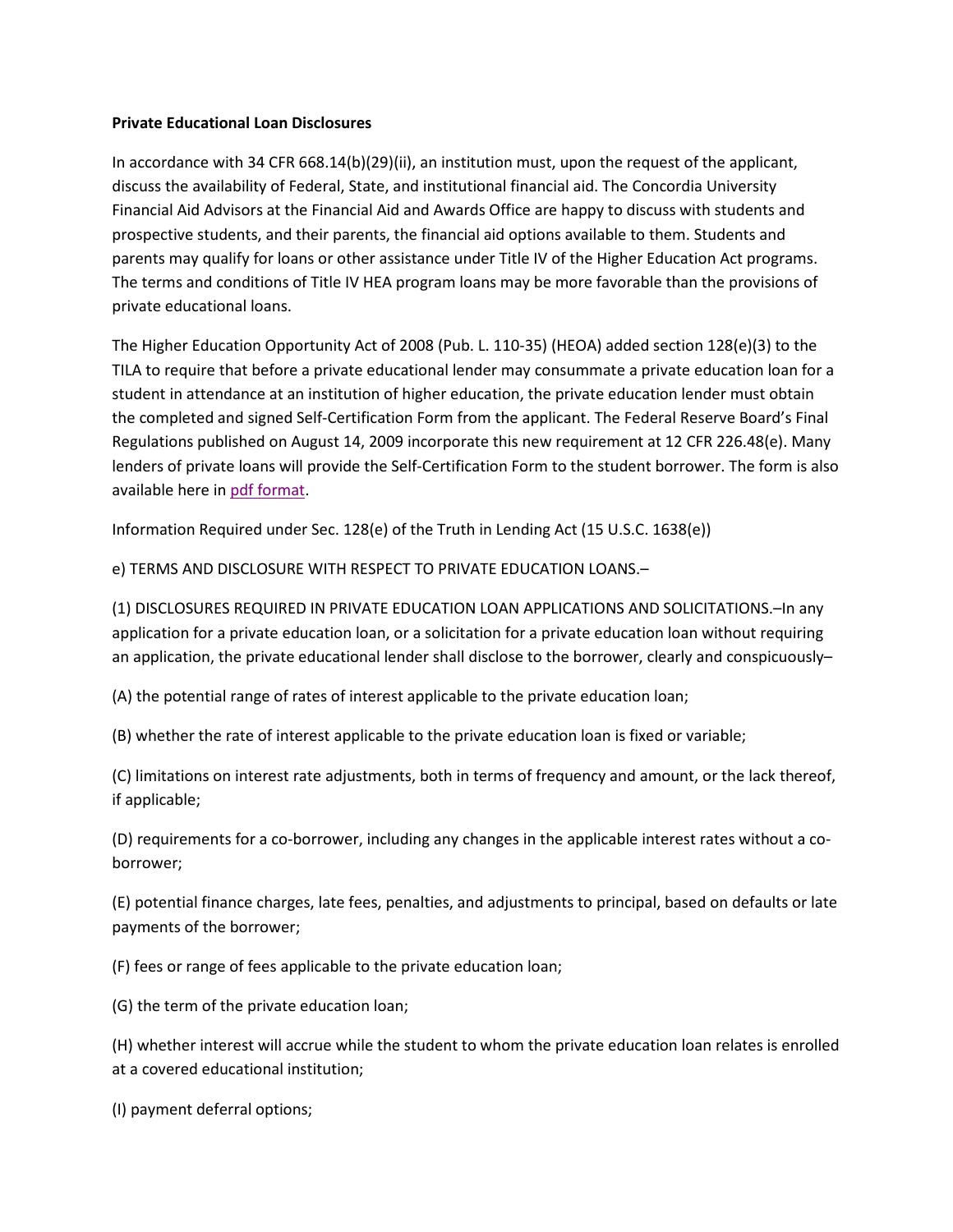(J) general eligibility criteria for the private education loan;

(K) an example of the total cost of the private education loan over the life of the loan–

(i) which shall be calculated using the principal amount and the maximum rate of interest actually offered by the private educational lender; and

(ii) calculated both with and without capitalization of interest, if an option exists for postponing interest payments; the private educational lender may provide) following the date on which the application for the private education loan is approved and the borrower receives the disclosure documents required under this subsection for the loan; and

(L) that a covered educational institution may have school-specific education loan benefits and terms not detailed on the disclosure form;

(M) that the borrower may qualify for Federal student financial assistance through a program under title IV of the Higher Education Act of 1965 (20 U.S.C. 1070 et seq.), in lieu of, or in addition to, a loan from a non-Federal source;

(N) the interest rates available with respect to such Federal student financial assistance through a program under title IV of the Higher Education Act of 1965 (20 U.S.C. 1070 et seq.);

(O) that, as provided in paragraph (6)–

(i) the borrower shall have the right to accept the terms of the loan and consummate the transaction at any time within 30

calendar days (or such longer period as

(ii) except for changes based on adjustments to the index used for a loan, the rates and terms of the loan may not be changed by

the private educational lender during the period described in clause (i);

(P) that, before a private education loan may be consummated, the borrower must obtain from the relevant institution of higher

education the form required under paragraph (3), and complete, sign, and return such form to the private educational lender;

(Q) that the consumer may obtain additional information concerning such Federal student financial assistance from their

institution of higher education, or at the website of the Department of Education; and

(R) such other information as the Board shall prescribe, by rule, as necessary or appropriate for consumers to make informed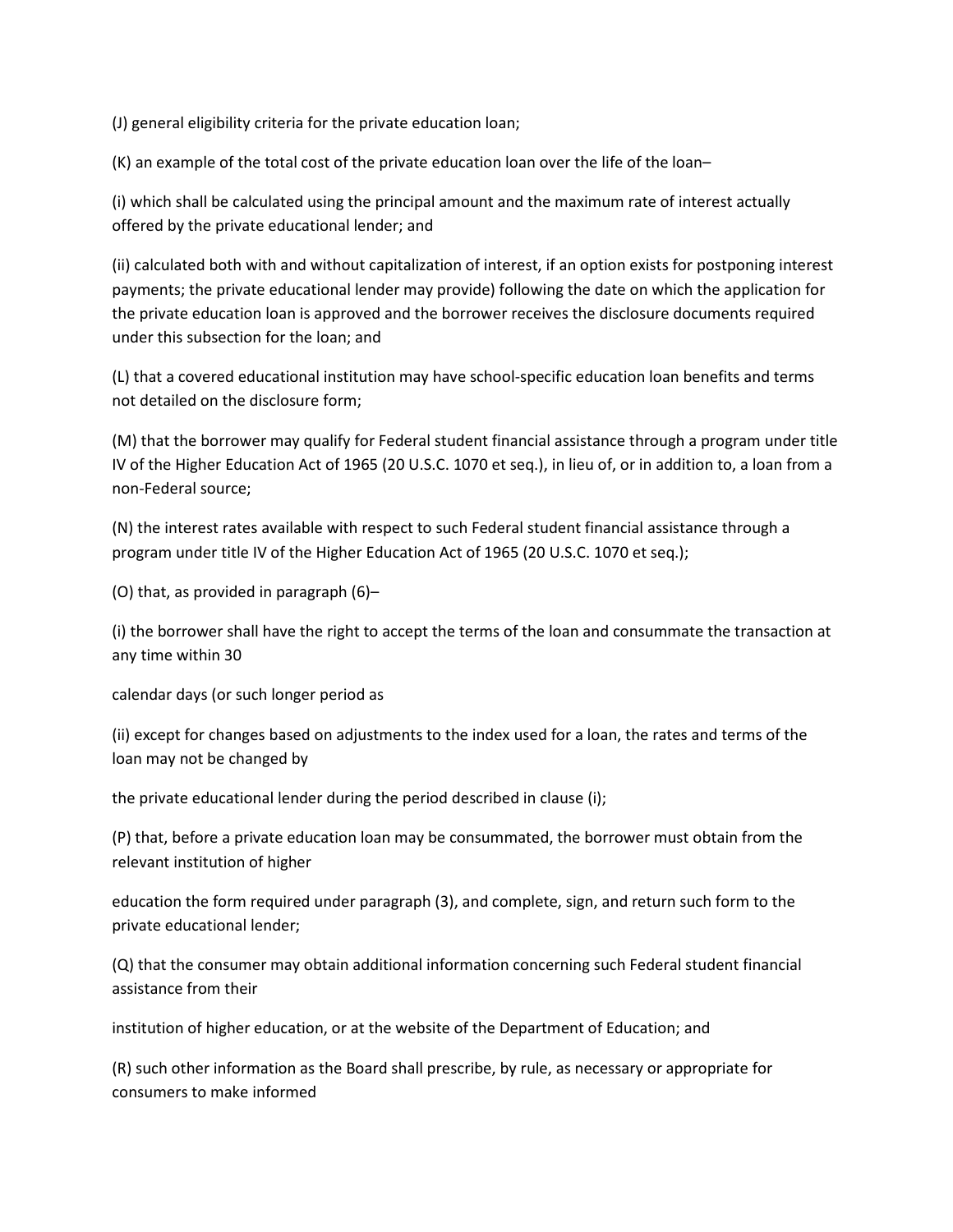borrowing decisions.

(2) DISCLOSURES AT THE TIME OF PRIVATE EDUCATION LOAN APPROVAL.–Contemporaneously with the approval

of a private education loan application, and before the loan transaction is consummated, the private educational lender shall

disclose to the borrower, clearly and conspicuously–

(A) the applicable rate of interest in effect on the date of approval;

(B) whether the rate of interest applicable to the private educational loan is fixed or variable;

(C) limitations on interest rate adjustments, both in terms of frequency and amount, or the lack thereof, if applicable;

(D) the initial approved principal amount;

(E) applicable finance charges, late fees, penalties, and adjustments to principal, based on borrower defaults or late payments,

including limitations on the discharge of a private education loan in bankruptcy;

(F) fees or range of fees applicable to the private education loan;

(G) the maximum term under the private education loan program;

(H) an estimate of the total amount for repayment, at both the interest rate in effect on the date of approval and at the maximum

possible rate of interest offered by the private educational lender and applicable to the borrower, to the extent that such maximum

rate may be determined, or if not, a good faith estimate thereof;

(I) any principal and interest payments required while the student for whom the private education loan is intended is enrolled at a

covered educational institution and unpaid interest that will accrue during such enrollment;

(J) payment deferral options applicable to the borrower;

(K) whether monthly payments are graduated;

(L) that, as provided in paragraph (6)–

(i) the borrower shall have the right to accept the terms of the loan and consummate the transaction at any time within 30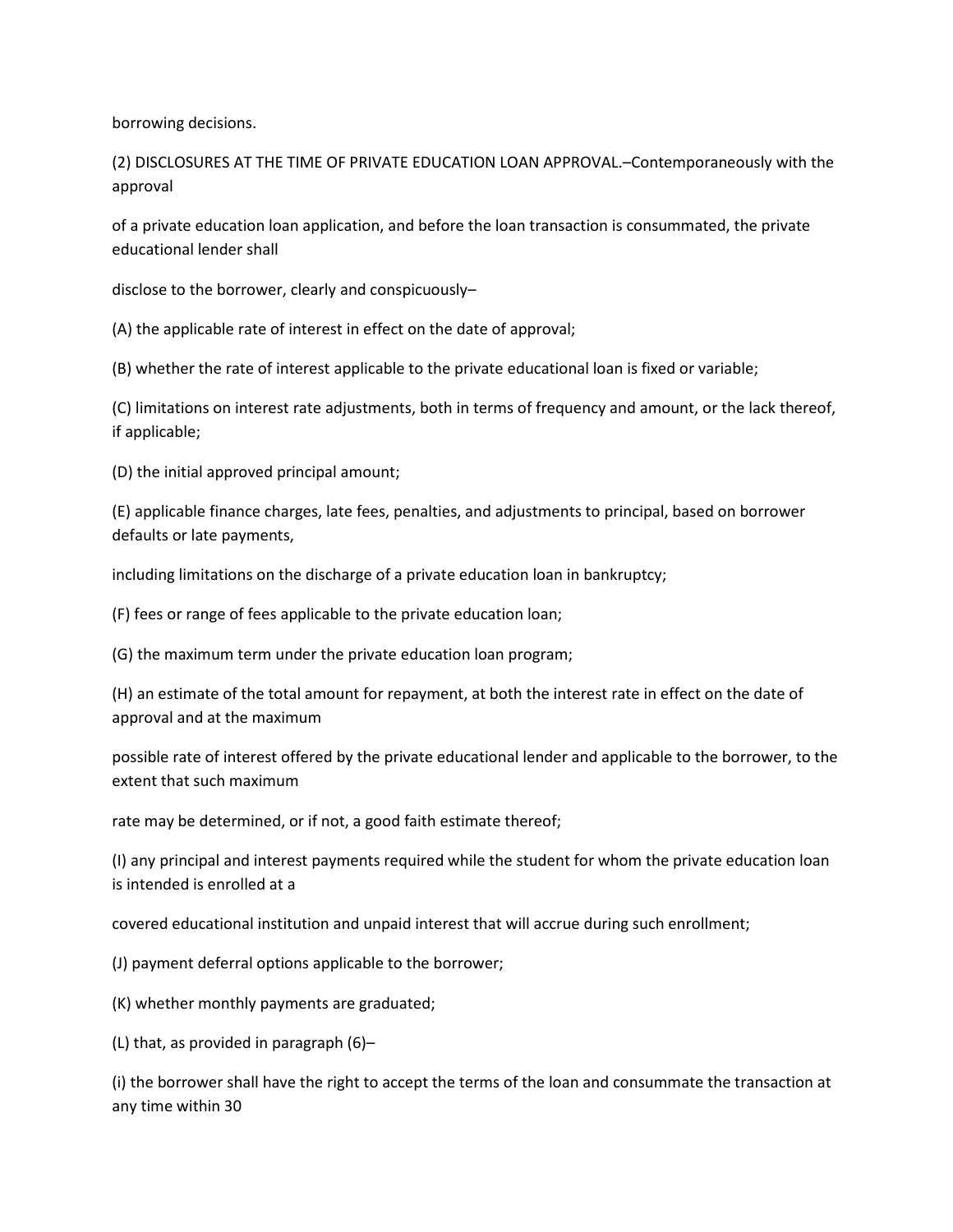calendar days (or such longer period as the private educational lender may provide) following the date on which the application

for the private education loan is approved and the borrower received the disclosure documents required under this subsection for

the loan; and

(ii) except for changes based on adjustments to the index used for a loan, the rates and terms of the loan may not be changed by

the private educational lender during the period described in clause (i);

(M) that the borrower–

(i) may qualify for Federal financial assistance through a program under title IV of the Higher Education Act of 1965 (20 U.S.C.

1070 et seq.), in lieu of, or in addition to, a loan from a non-Federal source; and

(ii) may obtain additional information concerning such assistance from their institution of higher education or the website of the

Department of Education;

(N) the interest rates available with respect to such Federal financial assistance through a program under title IV of the Higher

Education Act of 1965 (20 U.S.C. 1070 et seq.);

(O) the maximum monthly payment, calculated using the maximum rate of interest actually offered by the private educational

lender and applicable to the borrower, to the extent that such maximum rate may be determined, or if not, a good faith estimate

thereof; and

(P) such other information as the Board shall prescribe, by rule, as necessary or appropriate for consumers to make informed

borrowing decisions.

(3) SELF-CERTIFICATION OF INFORMATION.–

(A) IN GENERAL.–Before a private educational lender may consummate a private education loan with respect to a student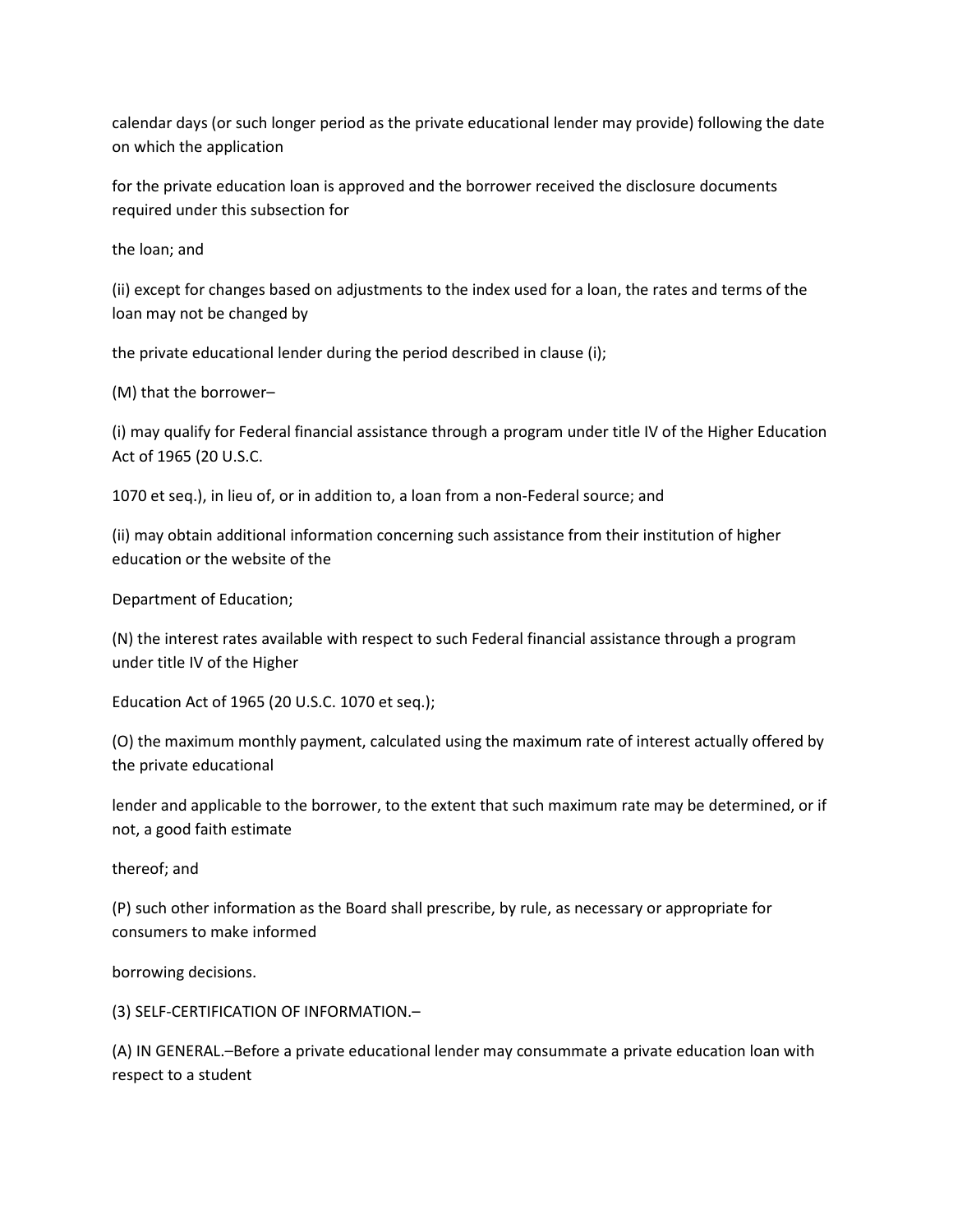attending an institution of higher education, the lender shall obtain from the applicant for the private education loan the form

developed by the Secretary of Education under section 155 of the Higher Education Act of 1965, signed by the applicant, in

written or electronic form.

(B) RULE OF CONSTRUCTION.–No other provision of this subsection shall be construed to require a private educational

lender to perform any additional duty under this paragraph, other than collecting the form required under subparagraph (A).

(4) DISCLOSURES AT THE TIME OF PRIVATE EDUCATION LOAN CONSUMMATION.–Contemporaneously with the

consummation of a private education loan, a private educational lender shall make to the borrower each of the disclosures

described in–

(A) paragraph (2)(A) (adjusted, as necessary, for the rate of interest in effect on the date of consummation, based on the index

used for the loan);

(B) subparagraphs (B) through (K) and (M) through (P) of paragraph (2); and

(C) paragraph (7).

(5) FORMAT OF DISCLOSURES.–

(A) MODEL FORM.–Not later than 2 years after the date of enactment of this subsection, the Board shall, based on consumer

testing, and in consultation with the Secretary of Education, develop and issue model forms that may be used, at the option of the

private educational lender, for the provision of disclosures required under this subsection.

(B) FORMAT.–Model forms developed under this paragraph shall–

(i) be comprehensible to borrowers, with a clear format and design;

(ii) provide for clear and conspicuous disclosures;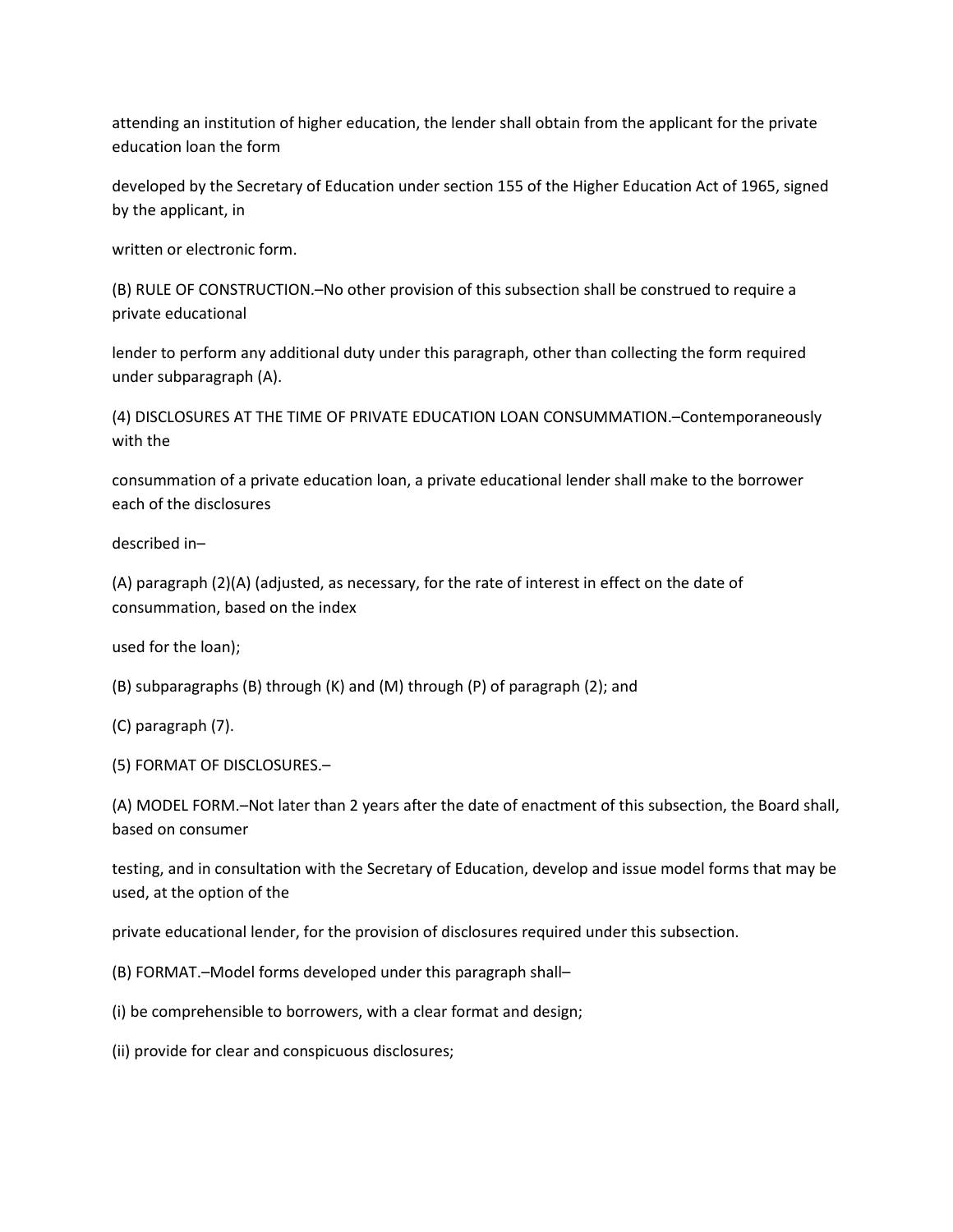(iii) enable borrowers easily to identify material terms of the loan and to compare such terms among private education loans; and

(iv) be succinct, and use an easily readable type font.

(C) SAFE HARBOR.–Any private educational lender that elects to provide a model form developed under this subsection that

accurately reflects the practices of the private educational lender shall be deemed to be in compliance with the disclosures

required under this subsection.

(6) EFFECTIVE PERIOD OF APPROVED RATE OF INTEREST AND LOAN TERMS.–

(A) IN GENERAL.–With respect to a private education loan, the borrower shall have the right to accept the terms of the loan

and consummate the transaction at any time within 30 calendar days (or such longer period as the private educational lender may

provide) following the date on which the application for the private education loan is approved and the borrower receives the

disclosure documents required under this subsection for the loan, and the rates and terms of the loan may not be changed by the

private educational lender during that period.

(B) PROHIBITION ON CHANGES.–Except for changes based on adjustments to the index used for a loan, the rates and terms

of the loan may not be changed by the private educational lender prior to the earlier of–

(i) the date of acceptance of the terms of the loan and consummation of the transaction by the borrower, as described in

subparagraph (A); or

(ii) the expiration of the period described in subparagraph (A).

(7) RIGHT TO CANCEL.–With respect to a private education loan, the borrower may cancel the loan, without penalty to the

borrower, at any time within 3 business days of the date on which the loan is consummated, and the private educational lender

shall disclose such right to the borrower in accordance with paragraph (4).